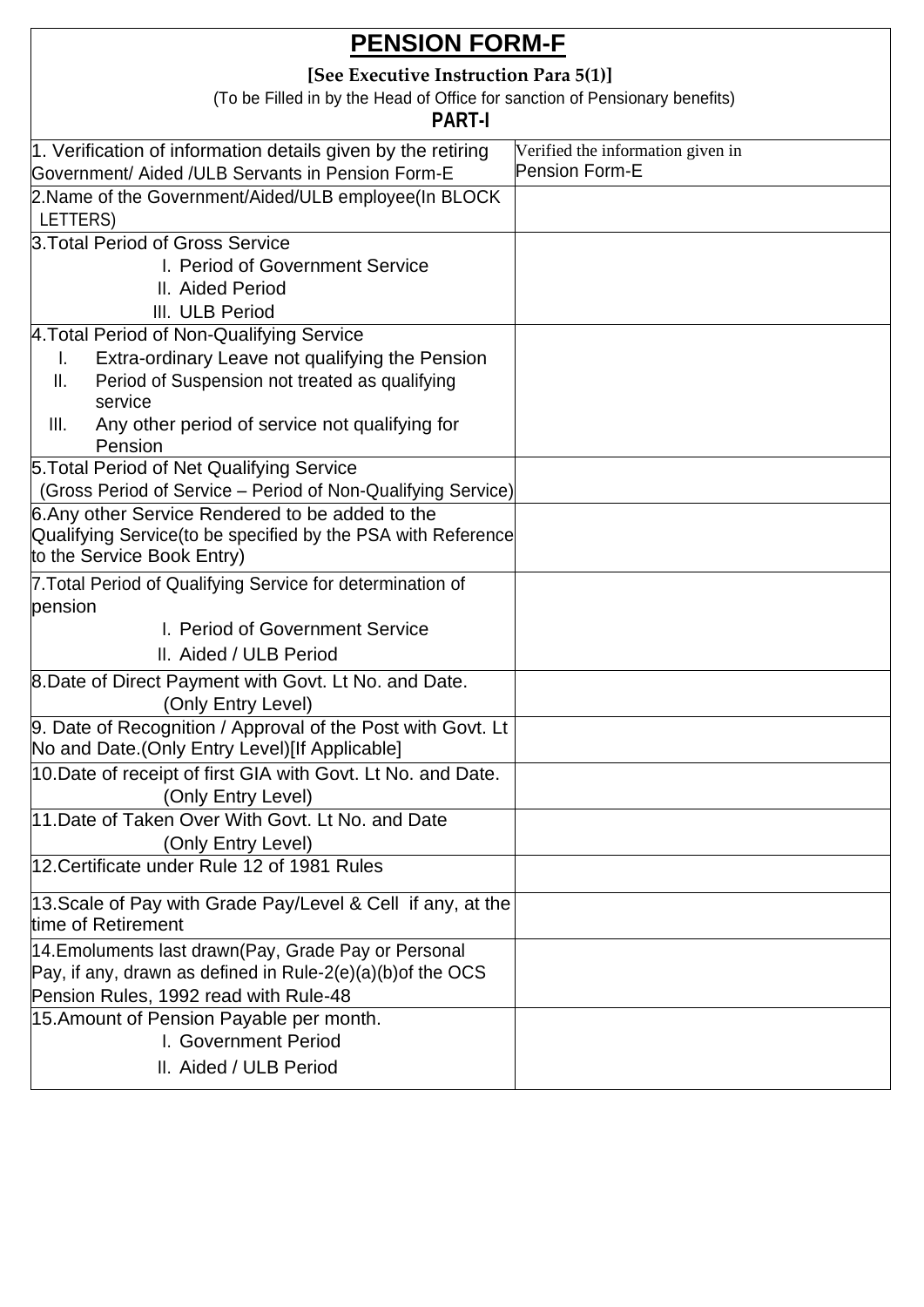| 16. Amount of Gratuity Payable subjected to maximum        |          |
|------------------------------------------------------------|----------|
| limit.                                                     |          |
| I. Government Period                                       |          |
| II. Aided / ULB Period                                     |          |
|                                                            |          |
| 17. Commuted Value of Pension (Subjected to maximum limit  |          |
| of 40% of Pension)                                         |          |
| 18. Reduced Pension Receivable after Commutation           |          |
| 19. Amount of Family pension payable as a so INTIMINATIOS  |          |
| I. Before attaining 65 years.                              |          |
| II. After attaining 65 years.                              |          |
| 20. Recovery Details:-(If Applicable)                      |          |
| a) Outstanding Advances:-                                  |          |
| I. House Building Advance / Special House                  |          |
| <b>Building Advance with Interest:-</b>                    |          |
| II. Motor Car Advance with Interest:-                      |          |
| III. Motor Cycle Advance with Interest.                    |          |
| b) Outstanding fees for occupation of Government           |          |
| Quarter. Over payment of pay and allowances                |          |
| including Leave Salary.                                    |          |
| c) Any other assessed dues payable to Government           |          |
| (Please indicate details)                                  |          |
| 21. Total Outstanding Government Dues Recoverable          |          |
| 22. Amount of Gratuity to be withheld for un-assessed      |          |
| dues.                                                      |          |
| 23. Net Gratuity Payable (Excluding recovery amount and    |          |
| the Withheld amount).                                      |          |
| 24. Total amount of Pension to be commuted (Subject to     |          |
| Maximum of 40% of Pension.                                 |          |
| 25. Age on next Birth Day.                                 |          |
| 26. Total Amount of Commuted Value of Pension Payable      |          |
| in lieu of Commutation (Calculation to be made as          | RNMENT O |
| per formula)                                               |          |
| 27. Details of sanction of Provisional Pension if any with | GOV!     |
| date and amount.                                           |          |
| 28. Whether application for final withdrawal of GPF has    |          |
| been sent to COA, Odisha;                                  |          |
| (i) if yes, give the letter No.& date                      |          |
| (ii) if no, give reasons                                   |          |
| 29. Place of Payment (Name of Treasury/Special             |          |
| Treasury/Sub Treasury)                                     |          |